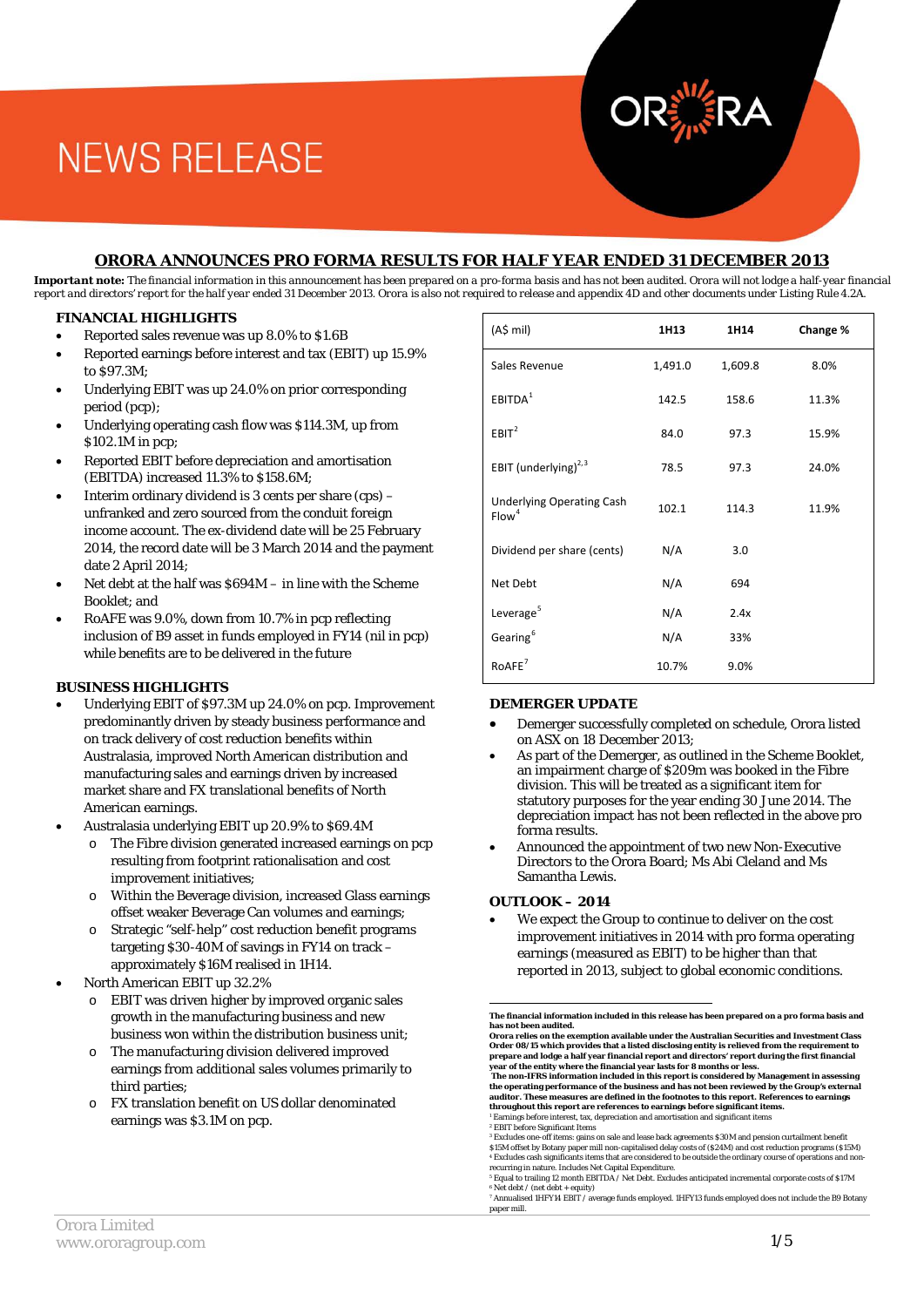#### **REVENUE**

- Reported sales revenue of \$1,609.8M was up 8.0% on pcp (up 3.2% excluding FX), primarily driven by:
	- o Improved sales in North America both to existing customers and from new business won;
	- o Higher glass volumes within the Beverage division;
	- o Contribution from prior acquisitions within the Fibre division (Joe's Cartons and Wayne Richardson Sales);
	- o FX benefit on US dollar denominated North America sales (\$70.4M on pcp).

Revenue gains were partially offset by:

- o Reduced beverage can sales primarily resulting from the pass through of lower aluminium prices coupled with slightly lower volumes;
- o Sales lower as a result of plant rationalisation (Petrie cartonboard mill and the Thomastown beverage closures site ceased operations during the half).

#### **EARNINGS BEFORE INTEREST AND TAX (EBIT)**

- Pro forma underlying EBIT increased by 24.0% to \$97.3M. Increased earnings attributable to:
	- o Cost improvement, efficiency and sales margin improvement initiatives within the Corrugated division;
	- o Footprint rationalisation benefits from the closure of Petrie and Thomastown;
	- o Higher glass earnings from increased wine sales;
	- o Increased sales in the North America distribution business;
	- o Translational FX benefit from US dollar denominated earnings (\$3.1M on pcp).

Earnings gains were partially offset by:

- o Increased depreciation from the Botany recycled paper mill of \$7.7M;
- o Reduced beverage can earnings as a result of lower sales to major customers; and
- o Additional rent on sale and leaseback property transactions completed in pcp of \$2.7M.

#### **COST REDUCTION UPDATE**

• Earnings growth potential over next few years strengthened by strategic focus on cost reduction program including portfolio exits/plant closures, cost improvement/productivity initiatives and cost benefits of

B9 Paper Mill

- o Targeted delivery of \$30-40M of total savings (since inception) in FY14 on track – approximately \$16M realised in 1H14
- o Site rationalisation program executed and large proportion of these benefits being realised
- o Productivity and cost reduction programs on track
- o B9 Paper Mill targeted benefits expected to be progressively realised over the next two to three years.



| <b>Revenue Summary</b> |         |         |           |
|------------------------|---------|---------|-----------|
| $(AS \text{ mil})$     | 1H13    | 1H14    | Change %  |
| Australasia            | 1,004.3 | 983.4   | $(2.1\%)$ |
| North America          | 486.7   | 626.4   | 28.7%     |
| Total sales revenue    | 1,491.0 | 1,609.8 | 8.0%      |

## **Pro Forma Underlying Earnings Summary (EBIT)**

| $(A\sinh)$        | 1H13 | 1H14 | Change % |
|-------------------|------|------|----------|
| Australasia       | 57.4 | 69.4 | 20.9%    |
| North America     | 21.1 | 27.9 | 32.2%    |
| <b>Total EBIT</b> | 78.5 | 97.3 | 24.0%    |

| <b>Cost Reduction Update</b>             |                                          |                                          |                                            |                                          |  |
|------------------------------------------|------------------------------------------|------------------------------------------|--------------------------------------------|------------------------------------------|--|
| A\$ million                              | <b>Total cost</b><br>reduction<br>target | Cost<br>reduction<br>achieved<br>in FY13 | Cost<br>reduction<br>achieved<br>in H1FY14 | Remaining<br>cost<br>reduction<br>target |  |
| Recycled<br>Paper Mill                   | 50.0                                     |                                          |                                            | 50.0                                     |  |
| Portfolio<br>exits/plant<br>closures     | 18.0                                     | 8.0                                      | 8.2                                        | 1.8                                      |  |
| Cost<br>improvement                      | 25.0                                     | 4.0                                      | 8.1                                        | 12.9                                     |  |
| <b>Total cost</b><br>reduction<br>target | 93.0                                     | 12.0                                     | 16.3                                       | 64.7                                     |  |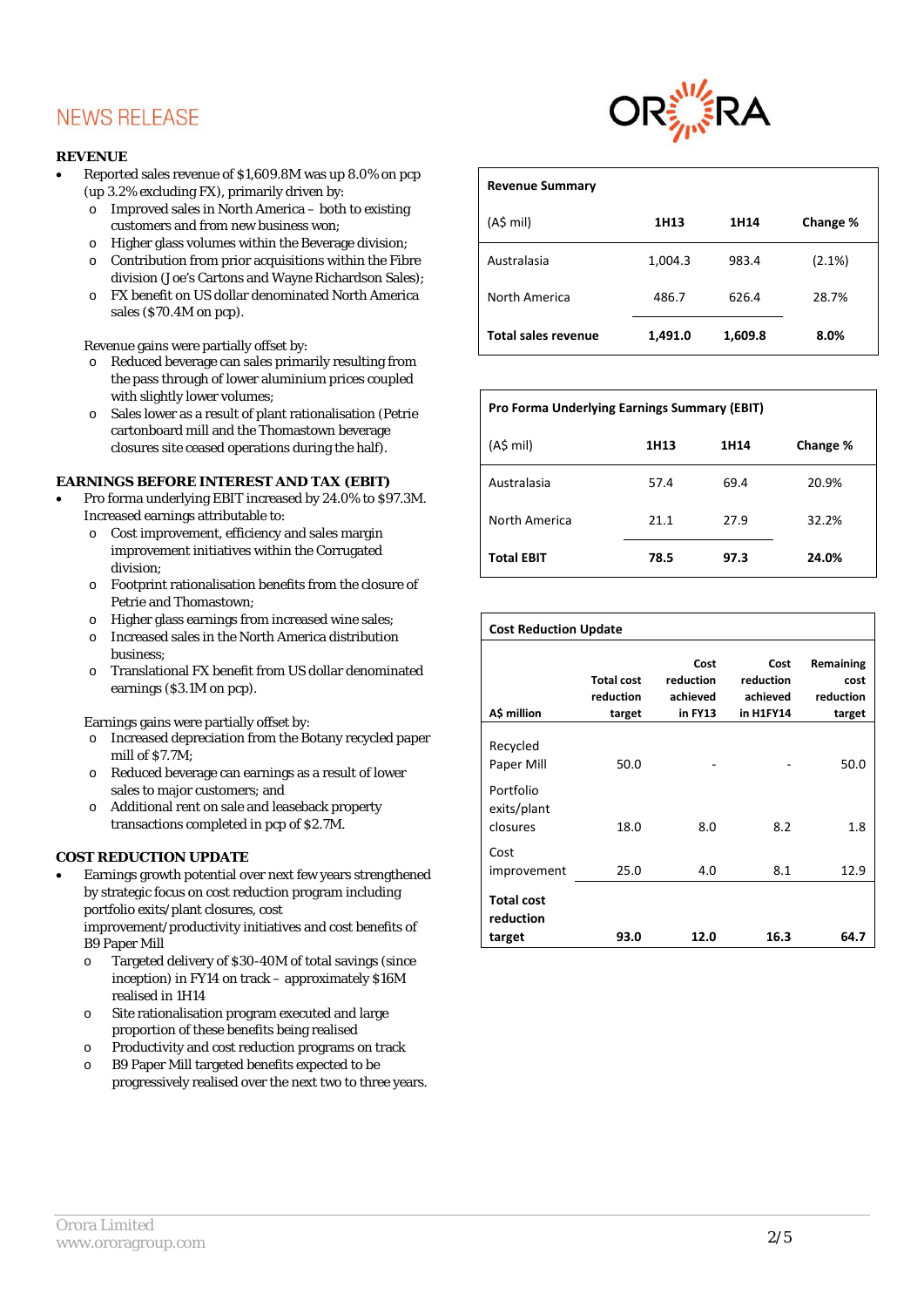#### **BALANCE SHEET**

- Key balance sheet movements since June 2013 were:
	- o Increase in other current assets is a result of high season impacts on receivables and a demerger related receivable (settled in January);
	- o Net property, plant and equipment (PP&E) increased mainly due to spend on maintenance capital and the final phases of the Botany paper mill project during the half which included settlement of disputes with the lead contractors (these were settled in December);
	- o Net debt at the half was in line with the pro forma Scheme Booklet at \$694M; and
	- o Decrease in payables and provisions reflect the utilisation of cost reduction and restructuring provisions (refer to cash flow below), closure of the Australian defined benefit superannuation fund offset by seasonal increases in trade payables.

## **CASH FLOW**

- Underlying operating pro forma cash flow increased by \$12.2M to \$114.3M compared with pcp. Main movements included:
	- o Lower non-cash items versus pcp (predominantly the profit on sale of properties in Scoresby, Victoria and Auckland, New Zealand in 1H13).
	- o Reduced cash inflow from working capital with pcp reflecting benefit of unwinding of stock build ahead of the commissioning of B9. Working capital continues to be a focus for the Group;
	- o Base capex is trending to a more normalised level and will continue to increase towards guidance of between 80-90% of depreciation. The settlement with the B9 lead contractors referred to above was funded by Amcor Limited as part of the demerger process;
	- o Cash significant items in 1H14 mostly relate to spend on the cost reduction and footprint rationalisation initiatives which are largely completed. In relation to the cost reduction programs, the net cash spend remaining is approximately \$20M, which is expected to be spent in the second half of FY14 with any remaining cash outflow in FY15.

#### **WORKING CAPITAL**

<span id="page-2-0"></span>• Average total working capital to sales decreased to 10.8% (versus 11.2% in pcp), as a result of improved working capital management within the Corrugated division and stock reduction occurring as part of the footprint rationalisation initiatives.



| <b>Pro Forma Balance Sheet</b>     |                           |           |
|------------------------------------|---------------------------|-----------|
| Pro forma <sup>8</sup><br>30/06/13 | <b>Actual</b><br>31/12/13 | Change %  |
| 25                                 | 68                        | 172.0%    |
| 809                                | 892                       | 10.3%     |
| 1,521                              | 1,556                     | 2.3%      |
| 248                                | 240                       | (3.2%)    |
| 216                                | 203                       | $(6.0\%)$ |
| 2,819                              | 2,959                     | 5.0%      |
| 721                                | 762                       | 5.7%      |
| 816                                | 799                       | (2.1%)    |
| 1,282                              | 1,398                     | 9.0%      |
| 2,819                              | 2,959                     | 5.0%      |
|                                    |                           |           |
| 696                                | 694                       |           |
| 2.7x                               | 2.4x                      |           |
| 35%                                | 33%                       |           |
|                                    |                           |           |

| <b>Pro Forma Cash Flow</b>                      |           |                  |              |
|-------------------------------------------------|-----------|------------------|--------------|
| $(AS \text{ mil})$                              | Pro Forma | <b>Pro Forma</b> | Change %     |
|                                                 | 1H13      | 1H14             | <b>F/(U)</b> |
| EBITDA                                          | 142.5     | 158.6            | 11.3%        |
| Non Cash Items                                  | (45.3)    | (6.7)            |              |
| Movement in Working<br>Capital                  | 30.9      | (4.9)            |              |
| <b>Base Capex</b>                               | (26.0)    | (32.7)           |              |
| <b>Underlying Operating</b><br><b>Cash Flow</b> | 102.1     | 114.3            | 11.9%        |
| Cash Significant Items                          | (10.6)    | (42.8)           |              |
| <b>Operating Free Cash</b><br><b>Flow</b>       | 91.5      | 71.5             |              |

 <sup>8</sup> For comparison purposes, the pro forma June 2013 Balance Sheet includes the assets and liabilities of the Petrie  $\arctan$  mill. These assets and liabilities were excluded from the pro forma balance sheet in the Sch Booklet.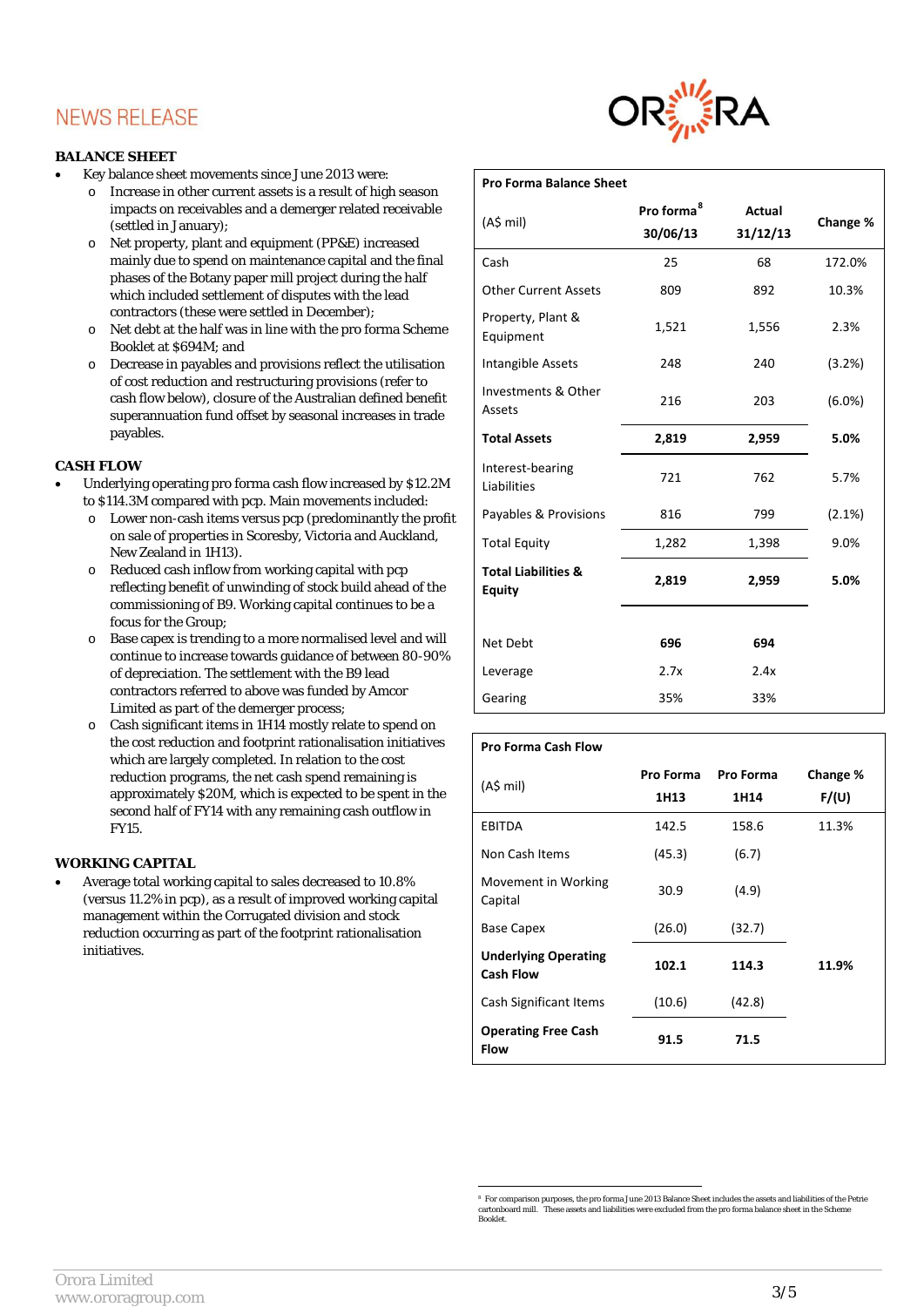#### **AUSTRALASIA**

#### **KEY POINTS**

- Overall, Australasia delivered an underlying EBIT of \$69.4M, 20.9% higher than pcp.
- Fibre earnings for the half were higher than pcp, driven by benefits of footprint rationalisation and cost improvement initiatives.

Corrugated & Paper:

- o Sales in New Zealand were higher than pcp. Sales in most end markets within Australia were in line with pcp, however not offsetting softness in the beverage and grocery segments;
- o Recent footprint rationalisation, cost improvement initiatives and sales margin initiatives contributed to better margins in the half;
- o Recent acquisitions (Joe's Cartons and Wayne Richardson Sales) are on track;
- o Additional rent costs of \$2.7m were incurred from sale and leaseback transactions completed in pcp;
- o A fire occurred at the Botany, NSW site on 19 December 2013 near the building of a previously decommissioned paper mill. Production at B9 Botany Mill was suspended for 23 hours after which production returned to normal over the following few days. There was no damage to the B9 mill and no personnel were injured. Provision has been made at 31 December for costs not covered by insurance.

#### Cartons & Sacks:

- o Higher earnings versus pcp reflecting the benefits of prior period footprint rationalisation and cost improvement initiatives;
- o The Petrie cartonboard mill ceased operating in September 2013. The closure was well executed with costs in line with expectations. Following the closure, Cartons are importing 100% of its cartonboard requirements.
- Beverage earnings were higher than pcp, reflecting stronger glass earnings and improved manufacturing efficiencies.
	- o Beverage cans: earnings were lower than pcp driven by reduced sales to major customers, mainly resulting from their lower promotional activity;
	- o Glass: continued to experience higher sales to contracted customers and increased efficiencies in operations on pcp. Wine volumes were up on pcp, offsetting weaker beer volumes;
	- Closures: saw lower sales and higher earnings as a result of prior footprint rationalisation. Stelvin wine closure volumes were up on pcp.



| $(A$$ mil)           | 1H13    | 1H14  | Change % |
|----------------------|---------|-------|----------|
| Sales Revenue        | 1,004.3 | 983.4 | (2.1%)   |
| EBIT (underlying)    | 57.4    | 69.4  | 20.9%    |
| <b>EBIT Margin %</b> | 5.7%    | 7.1%  | 1.4%     |
| Underlying Cash Flow | 85.8    | 89.8  | 4.7%     |





#### **Botany Recycled Paper Mill (B9)**

- The new recycled paper mill started being commissioned in October 2012. The expected ramp up period is between 2-3 years.
- The focus to date has been on ramp up to full production, in terms of running speeds and paper grades, and resolving early commissioning issues typical of a machine of this scale and technical capability.
- In the past 6 months the ramp up has continued with production currently on track with the projected learning curve in relation to volume and quality across the full range of paper grades.
- The Botany mill began to export recycled paper to Orora North America in January 2014.
- With B9 production stabilising and reliability improving, the emphasis has now moved to realising the cost reduction and innovation benefits, with the targeted \$50M of benefits expected to be realised over the next two to three years.

#### **Strike Gas Option Agreement**

- On 15 January 2014, Orora entered into a Gas Supply Option Agreement with Strike Energy Limited;
- Strike has granted an option to Orora for supply of 30PJ of gas for use at the Glass division in Gawler, South Australia, to be delivered over a 10 year term from 2017 (the currently expected start date).